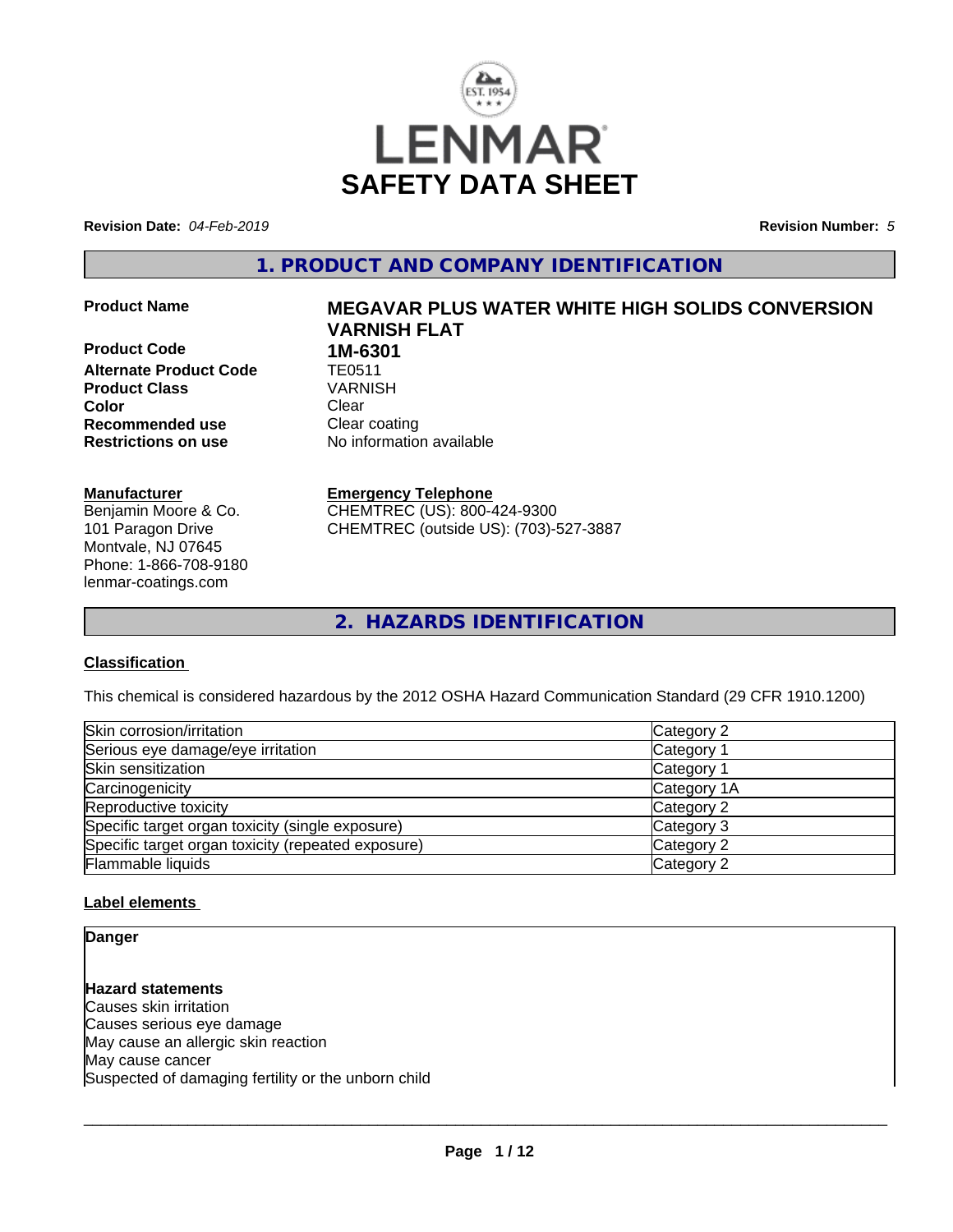

#### **Precautionary Statements - Prevention**

Obtain special instructions before use Do not handle until all safety precautions have been read and understood Use personal protective equipment as required Wash face, hands and any exposed skin thoroughly after handling Contaminated work clothing should not be allowed out of the workplace Wear protective gloves Do not breathe dust/fume/gas/mist/vapors/spray Use only outdoors or in a well-ventilated area Keep away from heat, hot surfaces, sparks, open flames and other ignition sources. No smoking Keep container tightly closed Ground/bond container and receiving equipment Use explosion-proof electrical/ventilating/lighting/equipment Use only non-sparking tools Take precautionary measures against static discharge Keep cool **Precautionary Statements - Response** IF exposed or concerned: Get medical advice/attention **Eyes**

IF IN EYES: Rinse cautiously with water for several minutes. Remove contact lenses, if present and easy to do. Continue rinsing

Immediately call a POISON CENTER or doctor/physician

#### **Skin**

If skin irritation or rash occurs: Get medical advice/attention

IF ON SKIN (or hair): Remove/Take off immediately all contaminated clothing. Rinse skin with water/shower Wash contaminated clothing before reuse

#### **Inhalation**

IF INHALED: Remove victim to fresh air and keep atrest in a position comfortable for breathing **Fire**

In case of fire: Use CO2, dry chemical, or foam for extinction

#### **Precautionary Statements - Storage**

Store locked up Store in a well-ventilated place. Keep container tightly closed

#### **Precautionary Statements - Disposal**

Dispose of contents/container to an approved waste disposal plant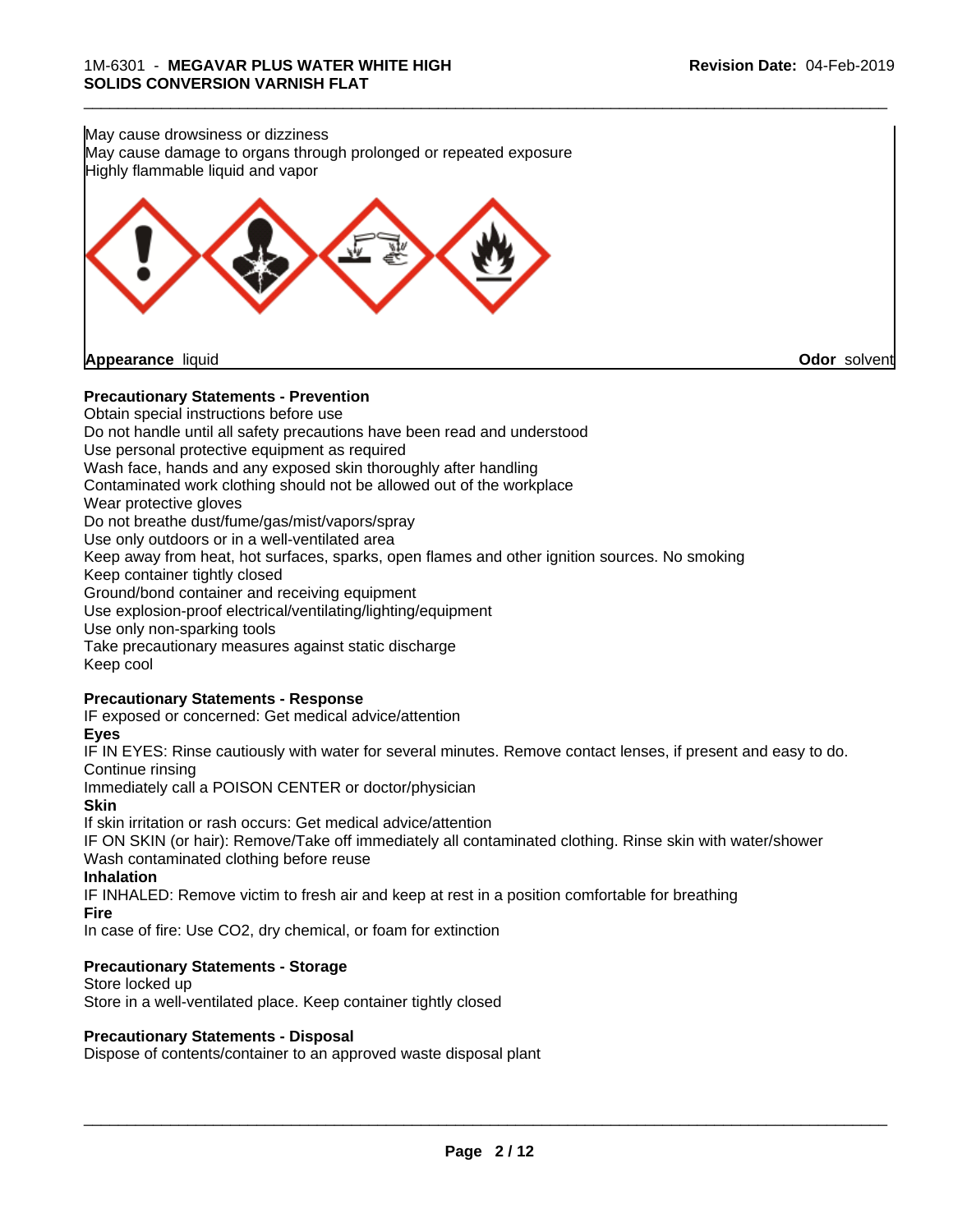#### **Hazards not otherwise classified (HNOC)**

Not applicable

#### **Other information**

No information available

#### **Other hazards**

 **IMPORTANT:** Designed to be mixed with other components. Mixture will have hazards of all components. Before opening packages, read all warning labels. Follow all precautions.

# **3. COMPOSITION INFORMATION ON COMPONENTS**

\_\_\_\_\_\_\_\_\_\_\_\_\_\_\_\_\_\_\_\_\_\_\_\_\_\_\_\_\_\_\_\_\_\_\_\_\_\_\_\_\_\_\_\_\_\_\_\_\_\_\_\_\_\_\_\_\_\_\_\_\_\_\_\_\_\_\_\_\_\_\_\_\_\_\_\_\_\_\_\_\_\_\_\_\_\_\_\_\_\_\_\_\_

| <b>Chemical name</b> | <b>CAS No.</b> | Weight-%    |
|----------------------|----------------|-------------|
| Isobutyl alcohol     | 78-83-1        | $10 - 15$   |
| Ethanol              | 64-17-5        | $10 - 15$   |
| n-Butyl acetate      | 123-86-4       | $10 - 15$   |
| Xvlene               | 1330-20-7      | $-5$        |
| Toluene              | 108-88-3       | l - 5       |
| Silica, amorphous    | 7631-86-9      | 1 - 5       |
| Isopropyl alcohol    | 67-63-0        | - 5         |
| Ethyl benzene        | $100 - 41 - 4$ | - 5         |
| Formaldehyde         | $50-00-0$      | $0.1 - 0.5$ |

# **4. FIRST AID MEASURES**

#### **Description of first aid measures**

| <b>General Advice</b>                            | If symptoms persist, call a physician. Show this safety data sheet to the doctor in<br>attendance.                                                                                                                                  |
|--------------------------------------------------|-------------------------------------------------------------------------------------------------------------------------------------------------------------------------------------------------------------------------------------|
| <b>Eye Contact</b>                               | Immediate medical attention is required. Immediately flush with plenty of water.<br>After initial flushing, remove any contact lenses and continue flushing for at least<br>15 minutes.                                             |
| <b>Skin Contact</b>                              | Wash off immediately with soap and plenty of water while removing all<br>contaminated clothes and shoes. If skin irritation persists, call a physician. Wash<br>clothing before reuse. Destroy contaminated articles such as shoes. |
| <b>Inhalation</b>                                | Move to fresh air. If symptoms persist, call a physician.<br>If not breathing, give artificial respiration. Call a physician immediately.                                                                                           |
| Ingestion                                        | Clean mouth with water and afterwards drink plenty of water. Do not induce<br>vomiting without medical advice. Never give anything by mouth to an unconscious<br>person. Consult a physician.                                       |
| <b>Protection Of First-Aiders</b>                | Use personal protective equipment.                                                                                                                                                                                                  |
| <b>Most Important</b><br><b>Symptoms/Effects</b> | May cause allergic skin reaction.                                                                                                                                                                                                   |
| <b>Notes To Physician</b>                        | Treat symptomatically.                                                                                                                                                                                                              |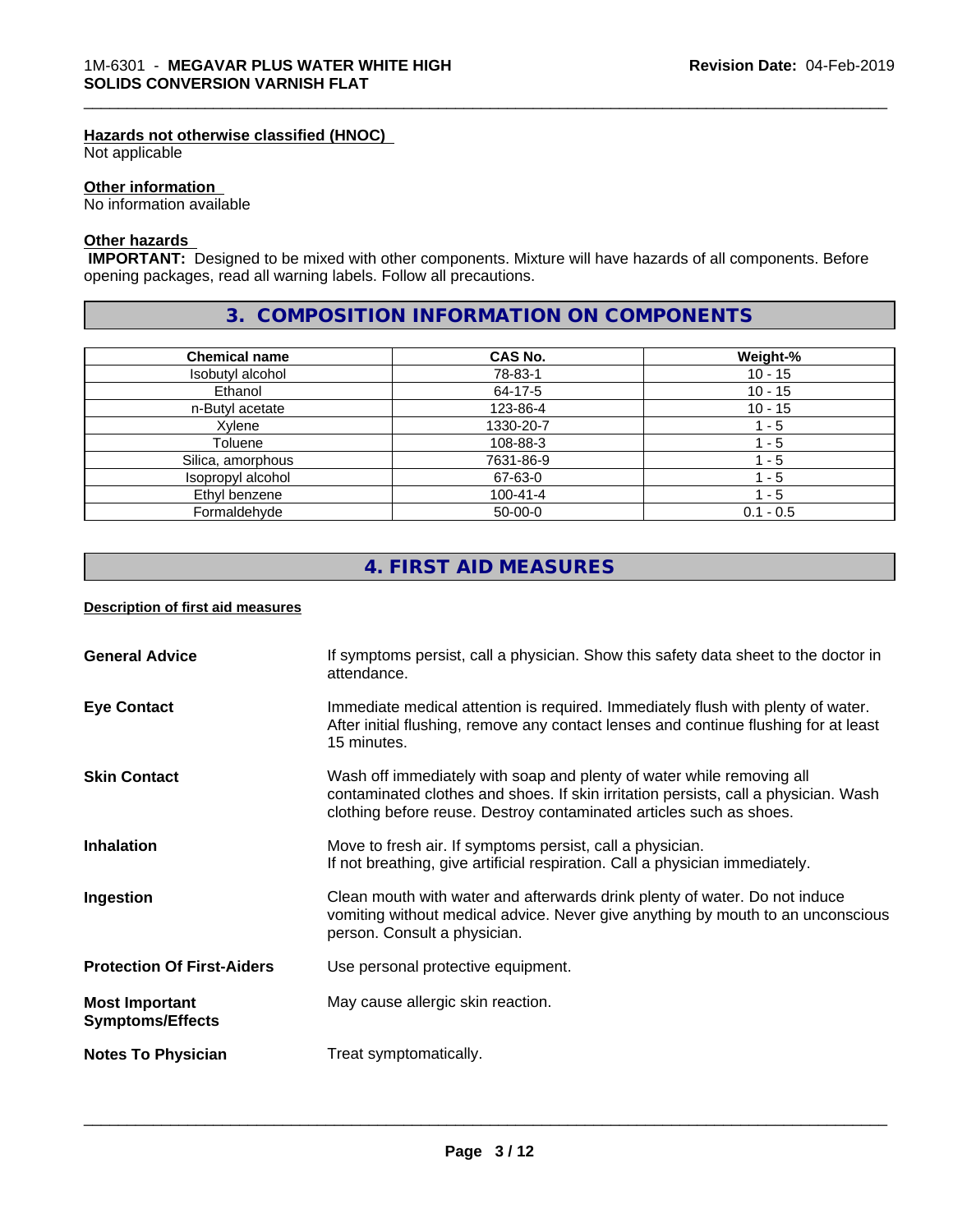# **5. FIRE-FIGHTING MEASURES**

\_\_\_\_\_\_\_\_\_\_\_\_\_\_\_\_\_\_\_\_\_\_\_\_\_\_\_\_\_\_\_\_\_\_\_\_\_\_\_\_\_\_\_\_\_\_\_\_\_\_\_\_\_\_\_\_\_\_\_\_\_\_\_\_\_\_\_\_\_\_\_\_\_\_\_\_\_\_\_\_\_\_\_\_\_\_\_\_\_\_\_\_\_

| <b>Flammable Properties</b>                                                                                                                                                                                                                                                                                                                         | Vapors may travel considerable distance to a source of<br>ignition and flash back. Vapors may cause flash fire.                                        |  |
|-----------------------------------------------------------------------------------------------------------------------------------------------------------------------------------------------------------------------------------------------------------------------------------------------------------------------------------------------------|--------------------------------------------------------------------------------------------------------------------------------------------------------|--|
| <b>Suitable Extinguishing Media</b>                                                                                                                                                                                                                                                                                                                 | Foam, dry powder or water. Use extinguishing measures<br>that are appropriate to local circumstances and the<br>surrounding environment.               |  |
| <b>Protective Equipment And Precautions For</b><br><b>Firefighters</b>                                                                                                                                                                                                                                                                              | As in any fire, wear self-contained breathing apparatus<br>pressure-demand, MSHA/NIOSH (approved or equivalent)<br>and full protective gear.           |  |
| <b>Hazardous combustion products</b>                                                                                                                                                                                                                                                                                                                | Burning may result in carbon dioxide, carbon monoxide<br>and other combustion products of varying composition<br>which may be toxic and/or irritating. |  |
| <b>Specific Hazards Arising From The Chemical</b><br>Flammable. Flash back possible over considerable<br>distance. Keep product and empty container away from<br>heat and sources of ignition. Closed containers may<br>rupture if exposed to fire or extreme heat. Thermal<br>decomposition can lead to release of irritating gases and<br>vapors. |                                                                                                                                                        |  |
| <b>Sensitivity To Mechanical Impact</b>                                                                                                                                                                                                                                                                                                             | No.                                                                                                                                                    |  |
| <b>Sensitivity To Static Discharge</b>                                                                                                                                                                                                                                                                                                              | Yes                                                                                                                                                    |  |
| <b>Flash Point Data</b><br>Flash Point (°F)<br>Flash Point (°C)<br><b>Method</b>                                                                                                                                                                                                                                                                    | 58.0<br>14.4<br><b>PMCC</b>                                                                                                                            |  |
| <b>Flammability Limits In Air</b>                                                                                                                                                                                                                                                                                                                   |                                                                                                                                                        |  |
| Lower flammability limit:<br><b>Upper flammability limit:</b>                                                                                                                                                                                                                                                                                       | Not available<br>Not available                                                                                                                         |  |
| Health: 2<br>Flammability: 3<br><b>NFPA</b>                                                                                                                                                                                                                                                                                                         | Instability: 0<br><b>Special: Not Applicable</b>                                                                                                       |  |
| <b>NFPA Legend</b><br>0 - Not Hazardous                                                                                                                                                                                                                                                                                                             |                                                                                                                                                        |  |

- 1 Slightly
- 2 Moderate
- 3 High
- 4 Severe

*The ratings assigned are only suggested ratings, the contractor/employer has ultimate responsibilities for NFPA ratings where this system is used.*

*Additional information regarding the NFPA rating system is available from the National Fire Protection Agency (NFPA) at www.nfpa.org.*

# **6. ACCIDENTAL RELEASE MEASURES**

**Personal Precautions** Remove all sources of ignition. Take precautions to prevent flashback. Ground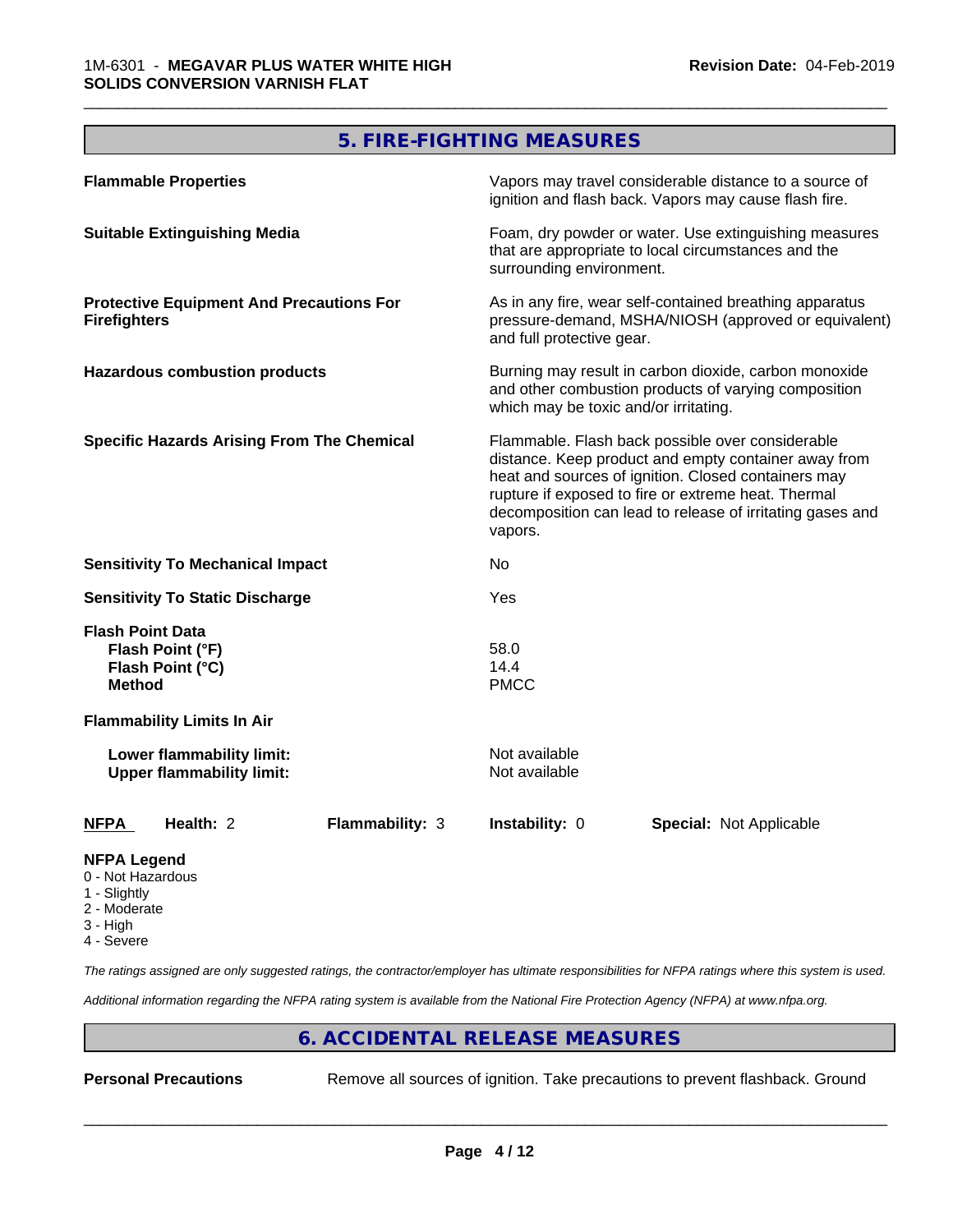|                                  | and bond all containers and handling equipment. Take precautionary measures<br>against static discharges. Ensure adequate ventilation. Avoid contact with skin,<br>eyes and clothing. Use personal protective equipment.                                                                                                                                                                                                                       |  |
|----------------------------------|------------------------------------------------------------------------------------------------------------------------------------------------------------------------------------------------------------------------------------------------------------------------------------------------------------------------------------------------------------------------------------------------------------------------------------------------|--|
| <b>Other Information</b>         | Prevent further leakage or spillage if safe to do so. Do not allow material to<br>contaminate ground water system. Prevent product from entering drains. Do not<br>flush into surface water or sanitary sewer system. Local authorities should be<br>advised if significant spillages cannot be contained.                                                                                                                                     |  |
| <b>Environmental precautions</b> | See Section 12 for additional Ecological Information.                                                                                                                                                                                                                                                                                                                                                                                          |  |
| <b>Methods for Cleaning Up</b>   | Dam up. Soak up with inert absorbent material. Use a non-sparking or explosion<br>proof means to transfer material to a sealed, appropriate container for disposal.<br>Clean contaminated surface thoroughly.                                                                                                                                                                                                                                  |  |
|                                  | 7. HANDLING AND STORAGE                                                                                                                                                                                                                                                                                                                                                                                                                        |  |
| <b>Handling</b>                  | Avoid contact with skin, eyes and clothing. Wear personal protective equipment.<br>Do not breathe vapors or spray mist. Use only in ventilated areas. Prevent vapor<br>build-up by providing adequate ventilation during and after use.                                                                                                                                                                                                        |  |
|                                  | Take precautionary measures against static discharges. To avoid ignition of<br>vapors by static electricity discharge, all metal parts of the equipment must be<br>grounded. Keep away from heat, sparks and flame. Do not smoke. Extinguish all<br>flames and pilot lights, and turn off stoves, heaters, electric motors and other<br>sources of ignition during use and until all vapors are gone. Ignition and/or flash<br>back may occur. |  |
| <b>Storage</b>                   | Keep containers tightly closed in a dry, cool and well-ventilated place. Keep away<br>from heat. Keep away from open flames, hot surfaces and sources of ignition.<br>Keep in properly labeled containers. Keep out of the reach of children.                                                                                                                                                                                                  |  |
| <b>Incompatible Materials</b>    | Incompatible with strong acids and bases and strong oxidizing agents.                                                                                                                                                                                                                                                                                                                                                                          |  |
|                                  | Technical measures/Precautions Ensure adequate ventilation. Use only where airflow will keep vapors from building<br>up in or near the work area in adjoining rooms. Comply with all national, state, and<br>local codes pertaining to the storage, handling, dispensing and disposal of<br>flammable liquids.                                                                                                                                 |  |
|                                  | Dissipate static electricity during transfer by grounding and bonding containers<br>and equipment before transferring material. All equipment should be non-sparking<br>and explosion proof. Use explosion proof electrical equipment for ventilation,<br>lighting and material handling.                                                                                                                                                      |  |

\_\_\_\_\_\_\_\_\_\_\_\_\_\_\_\_\_\_\_\_\_\_\_\_\_\_\_\_\_\_\_\_\_\_\_\_\_\_\_\_\_\_\_\_\_\_\_\_\_\_\_\_\_\_\_\_\_\_\_\_\_\_\_\_\_\_\_\_\_\_\_\_\_\_\_\_\_\_\_\_\_\_\_\_\_\_\_\_\_\_\_\_\_

# **8. EXPOSURE CONTROLS/PERSONAL PROTECTION**

# **Exposure Limits**

| <b>Chemical name</b> | <b>ACGIH TLV</b> | <b>OSHA PEL</b>              |
|----------------------|------------------|------------------------------|
| Isobutyl alcohol     | 50 ppm - TWA     | 100 ppm - TWA                |
|                      |                  | $300 \text{ mg/m}^3$ - TWA   |
| Ethanol              | STEL: 1000 ppm   | 1000 ppm - TWA               |
|                      |                  | 1900 mg/m <sup>3</sup> - TWA |
| n-Butyl acetate      | 150 ppm - TWA    | 150 ppm - TWA                |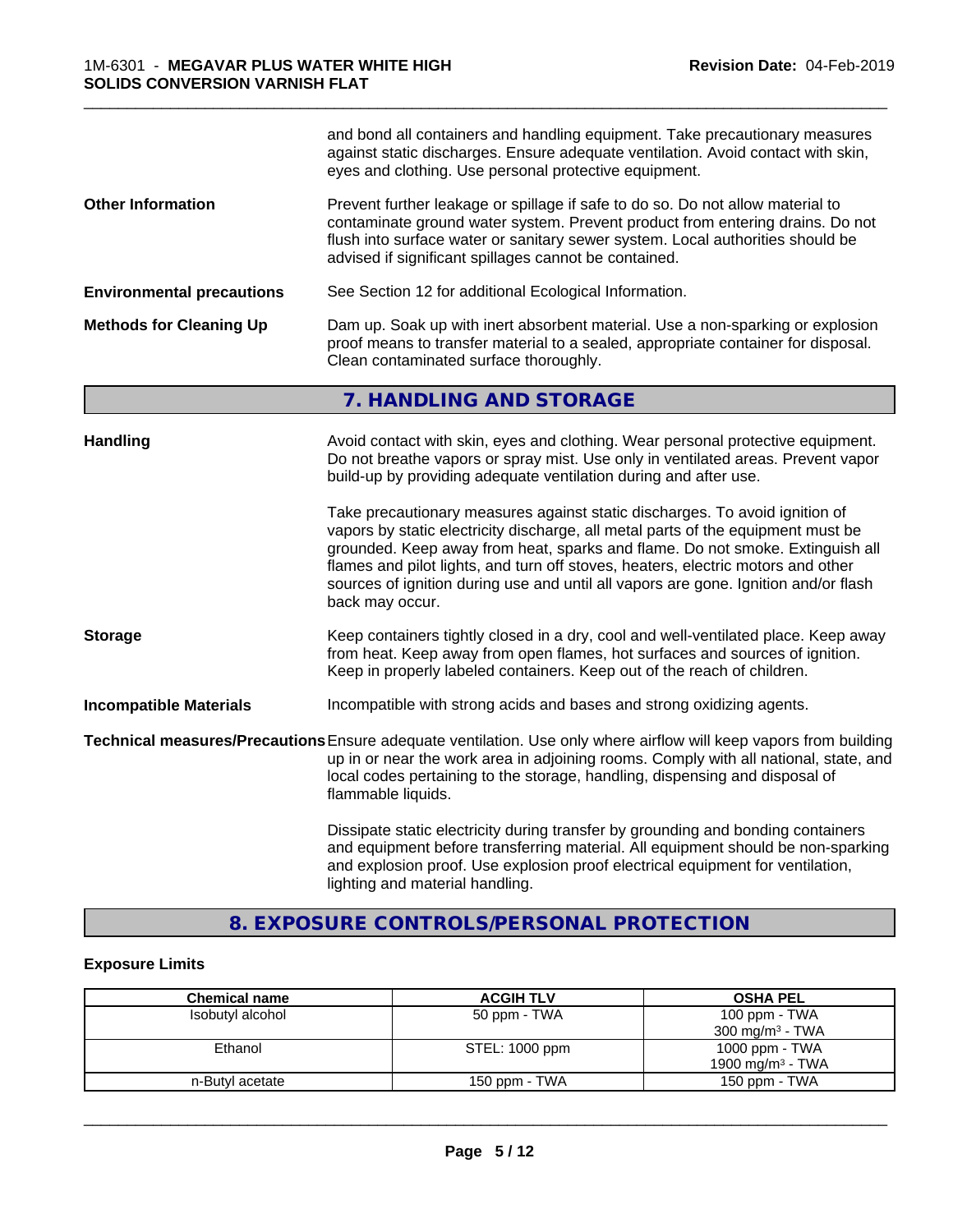#### 1M-6301 - **MEGAVAR PLUS WATER WHITE HIGH SOLIDS CONVERSION VARNISH FLAT**

|                   | 200 ppm - STEL    | 710 mg/m $3$ - TWA          |
|-------------------|-------------------|-----------------------------|
| Xylene            | 100 ppm - TWA     | 100 ppm - TWA               |
|                   | 150 ppm - STEL    | 435 mg/m <sup>3</sup> - TWA |
| Toluene           | 20 ppm - TWA      | 200 ppm - TWA               |
|                   |                   | 300 ppm - Ceiling           |
| Silica, amorphous | N/E               | 20 mppcf - TWA              |
|                   |                   |                             |
| Isopropyl alcohol | 200 ppm - TWA     | 400 ppm - TWA               |
|                   | 400 ppm - STEL    | 980 mg/m $3$ - TWA          |
| Ethyl benzene     | 20 ppm - TWA      | 100 ppm - TWA               |
|                   |                   | 435 mg/m <sup>3</sup> - TWA |
| Formaldehyde      | 0.3 ppm - Ceiling | 0.75 ppm - TWA              |
|                   | Sensitizer        | 2 ppm - STEL                |

\_\_\_\_\_\_\_\_\_\_\_\_\_\_\_\_\_\_\_\_\_\_\_\_\_\_\_\_\_\_\_\_\_\_\_\_\_\_\_\_\_\_\_\_\_\_\_\_\_\_\_\_\_\_\_\_\_\_\_\_\_\_\_\_\_\_\_\_\_\_\_\_\_\_\_\_\_\_\_\_\_\_\_\_\_\_\_\_\_\_\_\_\_

#### **Legend**

ACGIH - American Conference of Governmental Industrial Hygienists Exposure Limits OSHA - Occupational Safety & Health Administration Exposure Limits N/E - Not Established

#### **Appropriate engineering controls**

| <b>Engineering Measures</b>          | Ensure adequate ventilation, especially in confined areas.                                                                                                                                                                                                                                                                                                          |
|--------------------------------------|---------------------------------------------------------------------------------------------------------------------------------------------------------------------------------------------------------------------------------------------------------------------------------------------------------------------------------------------------------------------|
| <b>Personal Protective Equipment</b> |                                                                                                                                                                                                                                                                                                                                                                     |
| <b>Eye/Face Protection</b>           | Safety glasses with side-shields. If splashes are likely to occur, wear:. Tightly<br>fitting safety goggles.                                                                                                                                                                                                                                                        |
| <b>Skin Protection</b>               | Long sleeved clothing. Protective gloves.                                                                                                                                                                                                                                                                                                                           |
| <b>Respiratory Protection</b>        | Use only with adequate ventilation. In operations where exposure limits are<br>exceeded, use a NIOSH approved respirator that has been selected by a<br>technically qualified person for the specific work conditions. When spraying the<br>product or applying in confined areas, wear a NIOSH approved respirator<br>specified for paint spray or organic vapors. |
| <b>Hygiene Measures</b>              | Avoid contact with skin, eyes and clothing. Remove and wash contaminated<br>clothing before re-use. Wash thoroughly after handling.                                                                                                                                                                                                                                 |

# **9. PHYSICAL AND CHEMICAL PROPERTIES**

| Appearance<br>Odor<br><b>Odor Threshold</b><br>Density (Ibs/gal)<br><b>Specific Gravity</b><br>рH<br><b>Viscosity (cps)</b><br>Solubility(ies)<br><b>Water solubility</b><br><b>Evaporation Rate</b> | liquid<br>solvent<br>No information available<br>$8.1 - 8.5$<br>$0.98 - 1.02$<br>No information available<br>No information available<br>No information available<br>No information available<br>No information available |
|------------------------------------------------------------------------------------------------------------------------------------------------------------------------------------------------------|---------------------------------------------------------------------------------------------------------------------------------------------------------------------------------------------------------------------------|
|                                                                                                                                                                                                      |                                                                                                                                                                                                                           |
|                                                                                                                                                                                                      |                                                                                                                                                                                                                           |
|                                                                                                                                                                                                      |                                                                                                                                                                                                                           |
|                                                                                                                                                                                                      |                                                                                                                                                                                                                           |
|                                                                                                                                                                                                      |                                                                                                                                                                                                                           |
| Vapor pressure @20 °C (kPa)                                                                                                                                                                          | No information available                                                                                                                                                                                                  |
| Vapor density                                                                                                                                                                                        | No information available                                                                                                                                                                                                  |
| Wt. % Solids                                                                                                                                                                                         | 45 - 55                                                                                                                                                                                                                   |
| Vol. % Solids                                                                                                                                                                                        | $35 - 45$                                                                                                                                                                                                                 |
| Wt. % Volatiles                                                                                                                                                                                      | $45 - 55$                                                                                                                                                                                                                 |
| Vol. % Volatiles                                                                                                                                                                                     | $55 - 65$                                                                                                                                                                                                                 |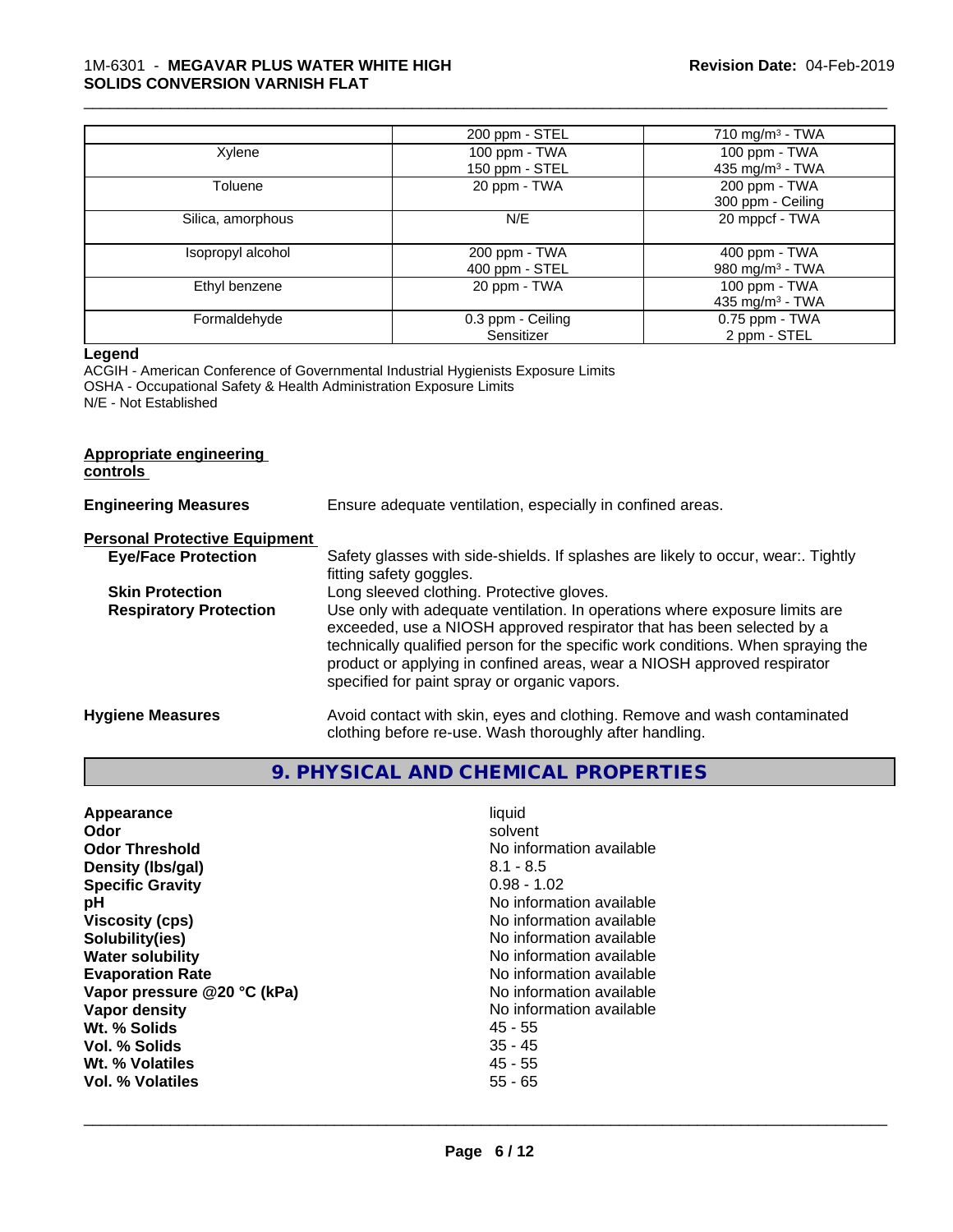| < 550                    |
|--------------------------|
| 167                      |
| 75                       |
| No information available |
| No information available |
| 58.0                     |
| 14.4                     |
| <b>PMCC</b>              |
| Not applicable           |
| No information available |
| No information available |
| No information available |
| No information available |
| No information available |
| No information available |
| No information available |
|                          |

\_\_\_\_\_\_\_\_\_\_\_\_\_\_\_\_\_\_\_\_\_\_\_\_\_\_\_\_\_\_\_\_\_\_\_\_\_\_\_\_\_\_\_\_\_\_\_\_\_\_\_\_\_\_\_\_\_\_\_\_\_\_\_\_\_\_\_\_\_\_\_\_\_\_\_\_\_\_\_\_\_\_\_\_\_\_\_\_\_\_\_\_\_

### **10. STABILITY AND REACTIVITY**

does not occur.

temperature.

oxidizing agents.

gases and vapors.

electricity and sources of ignition. Sparks. Elevated

**Reactivity No data available Chemical Stability Stability** Stable under normal conditions. Hazardous polymerisation

**Conditions to avoid Keep away from open flames, hot surfaces, static conditions to avoid** 

**Incompatible Materials Incompatible with strong acids and bases and strong** 

**Hazardous Decomposition Products** Thermal decomposition can lead to release of irritating

**Possibility of hazardous reactions** None under normal conditions of use.

**11. TOXICOLOGICAL INFORMATION**

**Product Information**

**Information on likely routes of exposure**

**Principal Routes of Exposure** Eye contact, skin contact and inhalation.

**Acute Toxicity** 

**Product Information** Repeated or prolonged exposure to organic solvents may lead to permanent brain and nervous system damage. Intentional misuse by deliberately concentrating and inhaling vapors may be harmful or fatal.

 $\overline{\phantom{a}}$  ,  $\overline{\phantom{a}}$  ,  $\overline{\phantom{a}}$  ,  $\overline{\phantom{a}}$  ,  $\overline{\phantom{a}}$  ,  $\overline{\phantom{a}}$  ,  $\overline{\phantom{a}}$  ,  $\overline{\phantom{a}}$  ,  $\overline{\phantom{a}}$  ,  $\overline{\phantom{a}}$  ,  $\overline{\phantom{a}}$  ,  $\overline{\phantom{a}}$  ,  $\overline{\phantom{a}}$  ,  $\overline{\phantom{a}}$  ,  $\overline{\phantom{a}}$  ,  $\overline{\phantom{a}}$ 

**Symptoms** related to the physical, chemical and toxicological characteristics

**Symptoms** No information available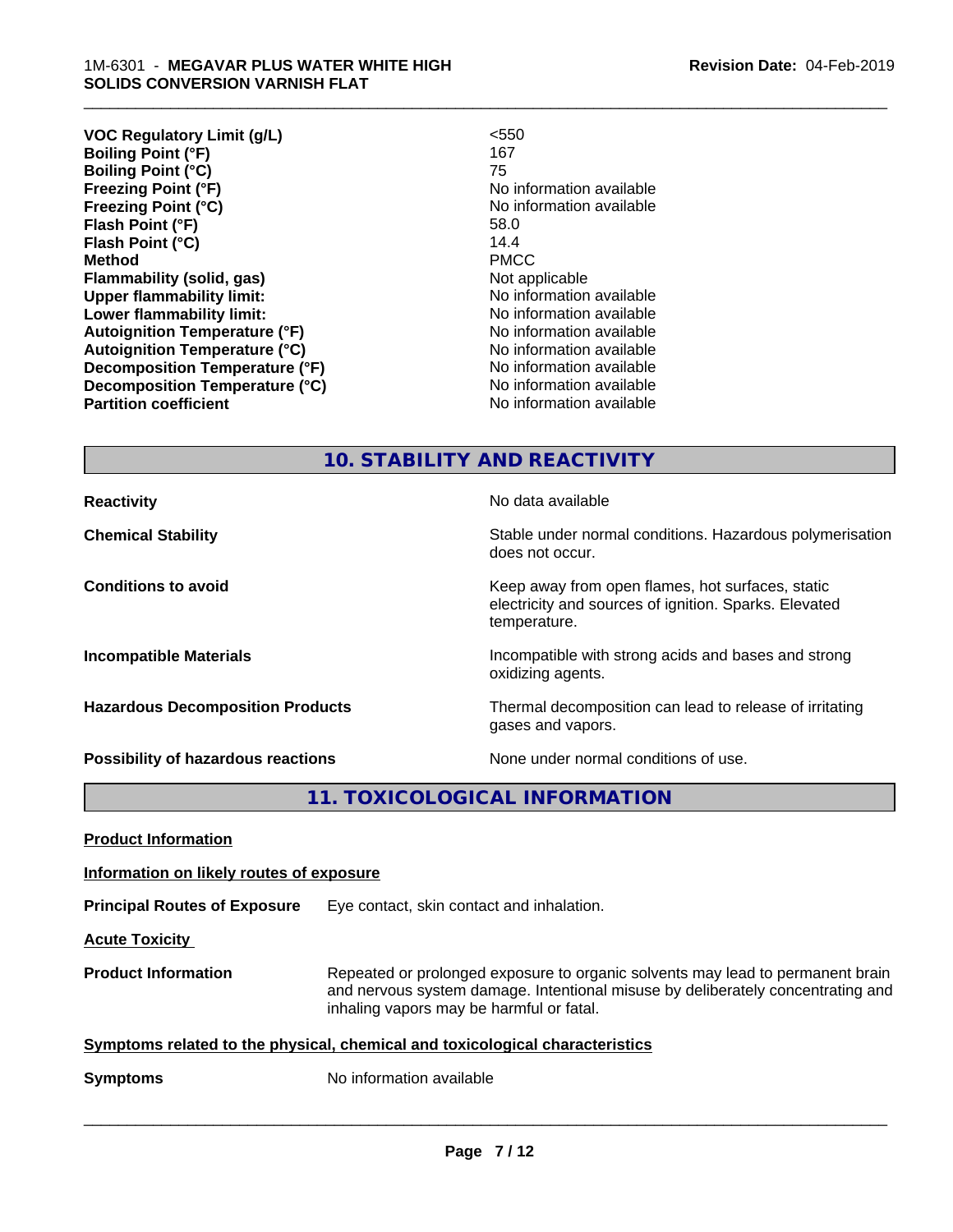#### **Delayed and immediate effects as well as chronic effects from short and long-term exposure**

| Eye contact                     | Severely irritating to eyes. May cause burns. Risk of serious damage to eyes.                                                                                                                                                                       |
|---------------------------------|-----------------------------------------------------------------------------------------------------------------------------------------------------------------------------------------------------------------------------------------------------|
| <b>Skin contact</b>             | May cause skin irritation and/or dermatitis. Prolonged skin contact may defat the<br>skin and produce dermatitis.                                                                                                                                   |
| Ingestion                       | Harmful if swallowed. Ingestion may cause irritation to mucous membranes. Small<br>amounts of this product aspirated into the respiratory system during ingestion or<br>vomiting may cause mild to severe pulmonary injury, possibly progressing to |
| <b>Inhalation</b>               | death.<br>Harmful by inhalation. High vapor / aerosol concentrations are irritating to the                                                                                                                                                          |
|                                 | eyes, nose, throat and lungs and may cause headaches, dizziness, drowsiness,<br>unconsciousness, and other central nervous system effects.                                                                                                          |
| <b>Sensitization</b>            | May cause an allergic skin reaction                                                                                                                                                                                                                 |
| <b>Neurological Effects</b>     | No information available.                                                                                                                                                                                                                           |
| <b>Mutagenic Effects</b>        | No information available.                                                                                                                                                                                                                           |
| <b>Reproductive Effects</b>     | Possible risk of impaired fertility. Possible risk of harm to the unborn child.                                                                                                                                                                     |
| <b>Developmental Effects</b>    | No information available.                                                                                                                                                                                                                           |
| <b>Target organ effects</b>     | No information available.                                                                                                                                                                                                                           |
| <b>STOT - repeated exposure</b> | Causes damage to organs through prolonged or repeated exposure.                                                                                                                                                                                     |
| <b>STOT - single exposure</b>   | May cause disorder and damage to the. Respiratory system. Central nervous<br>system.                                                                                                                                                                |
| Other adverse effects           | No information available.                                                                                                                                                                                                                           |
| <b>Aspiration Hazard</b>        | May be harmful if swallowed and enters airways. Small amounts of this product<br>aspirated into the respiratory system during ingestion or vomiting may cause mild<br>to severe pulmonary injury, possibly progressing to death.                    |

#### **Numerical measures of toxicity**

**The following values are calculated based on chapter 3.1 of the GHS document**

| ATEmix (oral)                        | 6337 mg/ka |
|--------------------------------------|------------|
| <b>ATEmix (dermal)</b>               | 7765 mg/kg |
| <b>ATEmix (inhalation-dust/mist)</b> | 17.1 ma/L  |
| <b>ATEmix (inhalation-vapor)</b>     | 3871 ma/L  |

#### **Component Information**

| Chemical name                   | Oral LD50             | Dermal LD50              | Inhalation LC50                       |
|---------------------------------|-----------------------|--------------------------|---------------------------------------|
| Isobutyl alcohol<br>78-83-1     | $= 2460$ mg/kg (Rat)  | $=$ 3400 mg/kg (Rabbit)  | $> 6.5$ mg/L (Rat) 4 h                |
| Ethanol<br>64-17-5              | $= 7060$ mg/kg (Rat)  | ۰                        | $= 124.7$ mg/L (Rat) 4 h              |
| n-Butyl acetate<br>123-86-4     | $= 10768$ mg/kg (Rat) | > 17600 mg/kg (Rabbit)   |                                       |
| Xylene<br>1330-20-7             | $= 3500$ mg/kg (Rat)  | $>$ 4350 mg/kg (Rabbit)  | $= 29.08$ mg/L (Rat) 4 h              |
| Toluene<br>108-88-3             | $= 2600$ mg/kg (Rat)  | $= 12000$ mg/kg (Rabbit) | $= 12.5$ mg/L (Rat) 4 h               |
| Silica, amorphous<br>7631-86-9  | $> 5000$ mg/kg (Rat)  | $>$ 2000 mg/kg (Rabbit)  | $> 2.2$ mg/L (Rat) 1 h                |
| Isopropyl alcohol<br>67-63-0    | $= 1870$ mg/kg (Rat)  | $= 4059$ mg/kg (Rabbit)  | $= 72600$ mg/m <sup>3</sup> (Rat) 4 h |
| Ethyl benzene<br>$100 - 41 - 4$ | $= 3500$ mg/kg (Rat)  | $= 15400$ mg/kg (Rabbit) | $= 17.2$ mg/L (Rat) 4 h               |
| Formaldehyde                    | $= 100$ mg/kg (Rat)   | (Rabbit)<br>= 270 mg/kg  | $= 0.578$ mg/L (Rat) 4 h              |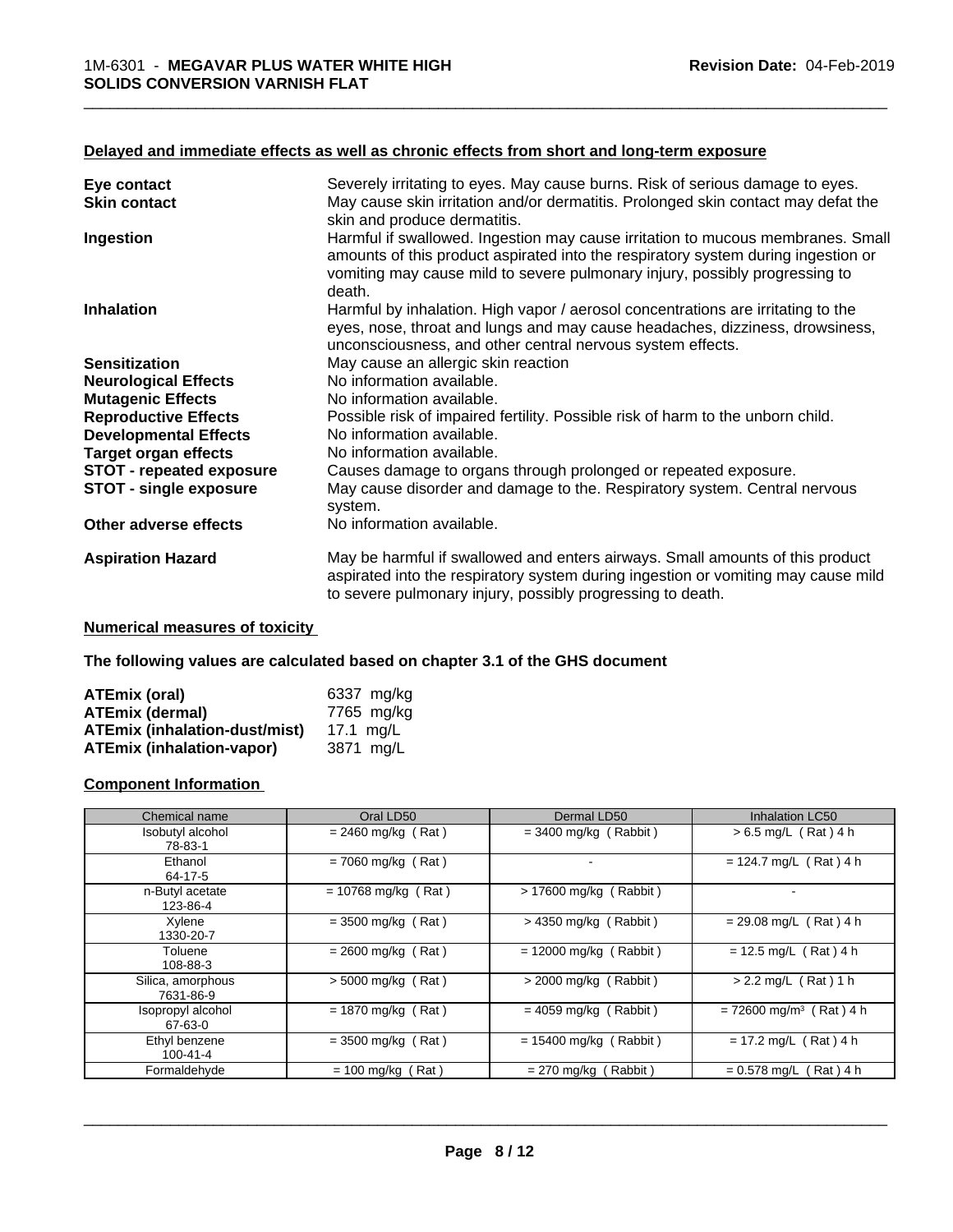| $50-00-0$                            |                              |
|--------------------------------------|------------------------------|
| Component                            | Sensitization                |
| n-Butyl acetate<br>$123-86-4(10-15)$ | non-sensitizing (guinea pig) |
| Formaldehyde                         | skin - positive (guinea pig) |
| $50-00-0$ ( $0.1 - 0.5$ )            |                              |

\_\_\_\_\_\_\_\_\_\_\_\_\_\_\_\_\_\_\_\_\_\_\_\_\_\_\_\_\_\_\_\_\_\_\_\_\_\_\_\_\_\_\_\_\_\_\_\_\_\_\_\_\_\_\_\_\_\_\_\_\_\_\_\_\_\_\_\_\_\_\_\_\_\_\_\_\_\_\_\_\_\_\_\_\_\_\_\_\_\_\_\_\_

#### **Carcinogenicity**

*The information below indicateswhether each agency has listed any ingredient as a carcinogen:.*

| <b>Chemical name</b> | <b>IARC</b>         | <b>NTP</b>  | <b>OSHA</b> |
|----------------------|---------------------|-------------|-------------|
|                      | 2B - Possible Human |             | Listed      |
| Ethyl benzene        | Carcinoɑen          |             |             |
|                      | - Human Carcinogen  | Known Human | Listed      |
| Formaldehyde         |                     | Carcinogen  |             |

• Possible Cancer Hazard. Contains Formaldehyde which may cause cancer based on animal data. Risk of cancer depends on duration and level of exposure.

#### **Legend**

IARC - International Agency for Research on Cancer NTP - National Toxicity Program OSHA - Occupational Safety & Health Administration

**12. ECOLOGICAL INFORMATION**

#### **Ecotoxicity Effects**

The environmental impact of this product has not been fully investigated.

#### **Product Information**

#### **Acute Toxicity to Fish**

No information available

#### **Acute Toxicity to Aquatic Invertebrates**

No information available

#### **Acute Toxicity to Aquatic Plants**

No information available

#### **Persistence / Degradability**

No information available.

#### **Bioaccumulation**

There is no data for this product.

#### **Mobility in Environmental Media**

No information available.

#### **Ozone**

Not applicable

#### **Component Information**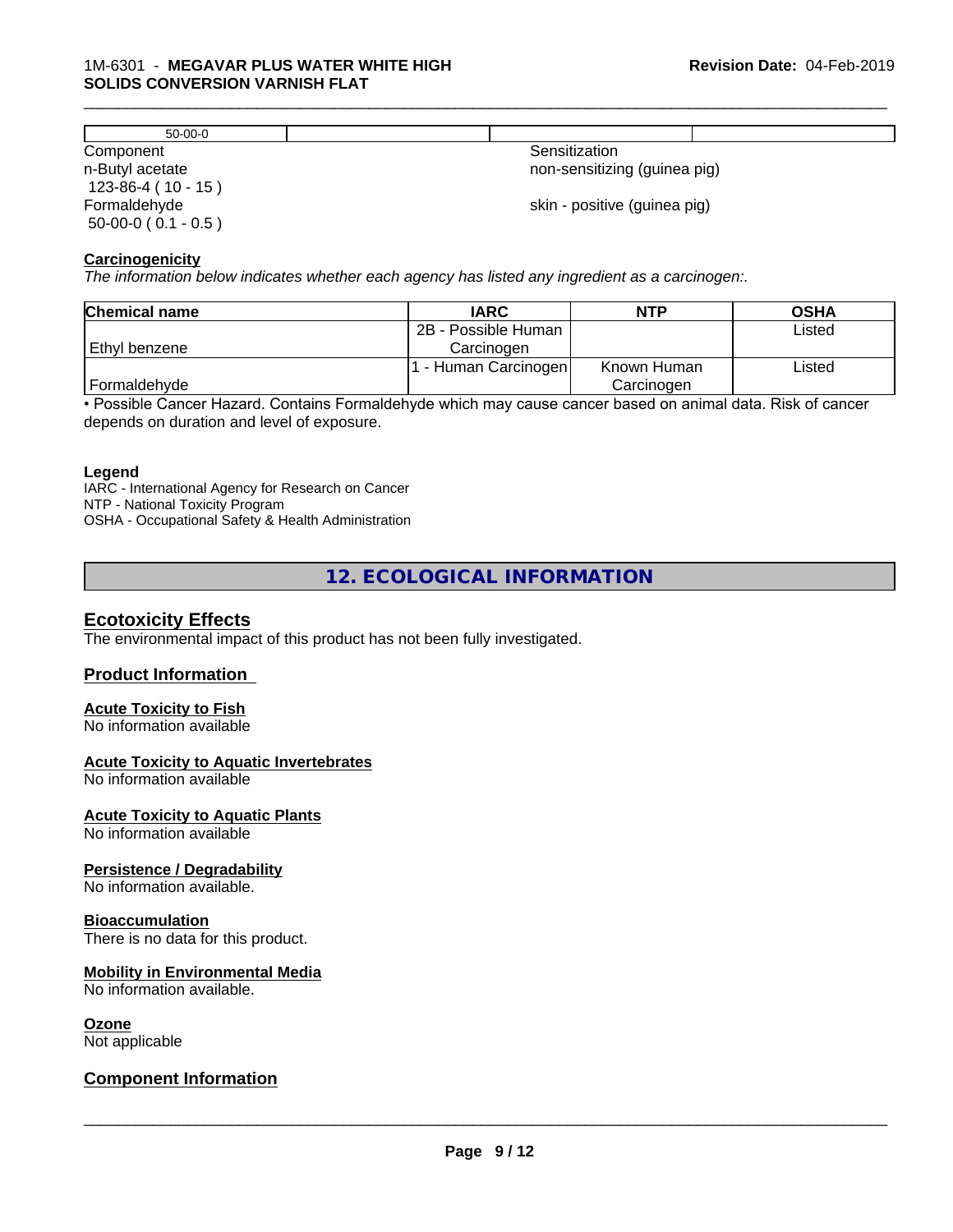#### **Acute Toxicity to Fish**

n-Butyl acetate LC50: 18 mg/L (Fathead Minnow - 96 hr.) Xylene LC50: 13.5 mg/L (Rainbow Trout - 96 hr.) Ethyl benzene LC50: 12.1 mg/L (Fathead Minnow - 96 hr.)

#### **Acute Toxicity to Aquatic Invertebrates**

n-Butyl acetate EC50: 72.8 mg/L (Daphnia magna - 48 hr.) Ethyl benzene EC50: 1.8 mg/L (Daphnia magna - 48 hr.)

#### **Acute Toxicity to Aquatic Plants**

n-Butyl acetate EC50: 674.7 mg/L (Green algae (Scenedesmus subspicatus), 72 hrs.) Ethyl benzene EC50: 4.6 mg/L (Green algae (Scenedesmus subspicatus), 72 hrs.)

# **13. DISPOSAL CONSIDERATIONS**

\_\_\_\_\_\_\_\_\_\_\_\_\_\_\_\_\_\_\_\_\_\_\_\_\_\_\_\_\_\_\_\_\_\_\_\_\_\_\_\_\_\_\_\_\_\_\_\_\_\_\_\_\_\_\_\_\_\_\_\_\_\_\_\_\_\_\_\_\_\_\_\_\_\_\_\_\_\_\_\_\_\_\_\_\_\_\_\_\_\_\_\_\_

| <b>Waste Disposal Method</b>   | Dispose of in accordance with federal, state, and local regulations. Local<br>requirements may vary, consult your sanitation department or state-designated<br>environmental protection agency for more disposal options. |
|--------------------------------|---------------------------------------------------------------------------------------------------------------------------------------------------------------------------------------------------------------------------|
| <b>Empty Container Warning</b> | Emptied containers may retain product residue. Follow label warnings even after<br>container is emptied. Residual vapors may explode on ignition.                                                                         |

# **14. TRANSPORT INFORMATION**

| DOT<br><b>Proper Shipping Name</b><br><b>Hazard class</b><br>UN-No.<br><b>Packing Group</b><br><b>Description</b> | <b>PAINT</b><br>3<br>UN1263<br>Ш<br>UN1263, PAINT, 3, II |
|-------------------------------------------------------------------------------------------------------------------|----------------------------------------------------------|
| <b>ICAO/IATA</b>                                                                                                  | Contact the preparer for further information.            |
| <b>IMDG/IMO</b>                                                                                                   | Contact the preparer for further information.            |

# **15. REGULATORY INFORMATION**

**International Inventories**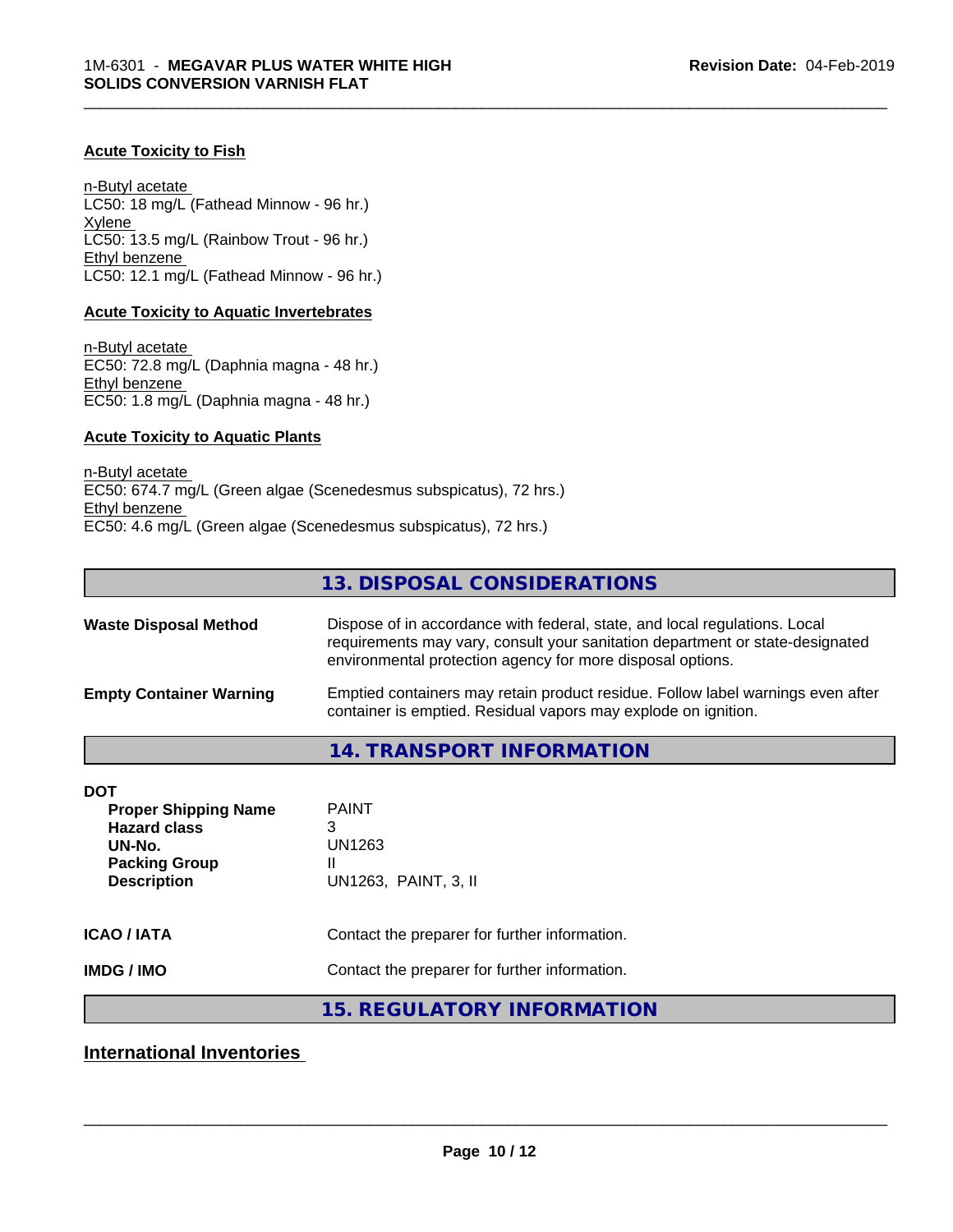| <b>TSCA: United States</b> | Yes - All components are listed or exempt. |
|----------------------------|--------------------------------------------|
| <b>DSL: Canada</b>         | Yes - All components are listed or exempt. |

## **Federal Regulations**

| SARA 311/312 hazardous categorization |     |  |
|---------------------------------------|-----|--|
| Acute health hazard                   | Yes |  |
| Chronic Health Hazard                 | Yes |  |
| Fire hazard                           | Yes |  |
| Sudden release of pressure hazard     | No  |  |
| <b>Reactive Hazard</b>                | No  |  |

#### **SARA 313**

Section 313 of Title III of the Superfund Amendments and Reauthorization Act of 1986 (SARA). This product contains a chemical or chemicals which are subject to the reporting requirements of the Act and Title 40 of the Code of Federal Regulations, Part 372:

| <b>Chemical name</b> | CAS No.   | Weight-%    | <b>CERCLA/SARA 313</b><br>(de minimis concentration) |
|----------------------|-----------|-------------|------------------------------------------------------|
| Xylene               | 1330-20-7 | 1 - 5       | 1.0                                                  |
| Toluene              | 108-88-3  | $1 - 5$     | 1.0                                                  |
| Isopropyl alcohol    | 67-63-0   | $1 - 5$     | 1.0                                                  |
| Ethyl benzene        | 100-41-4  | $1 - 5$     | 0.1                                                  |
| Formaldehyde         | $50-00-0$ | $0.1 - 0.5$ | 0.1                                                  |

\_\_\_\_\_\_\_\_\_\_\_\_\_\_\_\_\_\_\_\_\_\_\_\_\_\_\_\_\_\_\_\_\_\_\_\_\_\_\_\_\_\_\_\_\_\_\_\_\_\_\_\_\_\_\_\_\_\_\_\_\_\_\_\_\_\_\_\_\_\_\_\_\_\_\_\_\_\_\_\_\_\_\_\_\_\_\_\_\_\_\_\_\_

#### **Clean Air Act,Section 112 Hazardous Air Pollutants (HAPs) (see 40 CFR 61)**

This product contains the following HAPs:

| <b>Chemical name</b> | CAS No.        | Weight-%    | <b>Hazardous Air Pollutant</b> |
|----------------------|----------------|-------------|--------------------------------|
|                      |                |             | (HAP)                          |
| Xylene               | 1330-20-7      | $1 - 5$     | Listed                         |
| Toluene              | 108-88-3       | $1 - 5$     | Listed                         |
| Ethyl benzene        | $100 - 41 - 4$ | $1 - 5$     | Listed                         |
| Formaldehyde         | $50-00-0$      | $0.1 - 0.5$ | ∟isted                         |

#### **US State Regulations**

#### **California Proposition 65**

**A WARNING:** Cancer and Reproductive Harm– www.P65warnings.ca.gov

#### **State Right-to-Know**

| <b>Chemical name</b> | <b>Massachusetts</b> | <b>New Jersey</b> | Pennsylvania |
|----------------------|----------------------|-------------------|--------------|
| Isobutyl alcohol     |                      |                   |              |
| Ethanol              |                      |                   |              |
| n-Butyl acetate      |                      |                   |              |
| Xylene               |                      |                   |              |
| Toluene              |                      |                   |              |
| Silica, amorphous    |                      |                   |              |
| Isopropyl alcohol    |                      |                   |              |